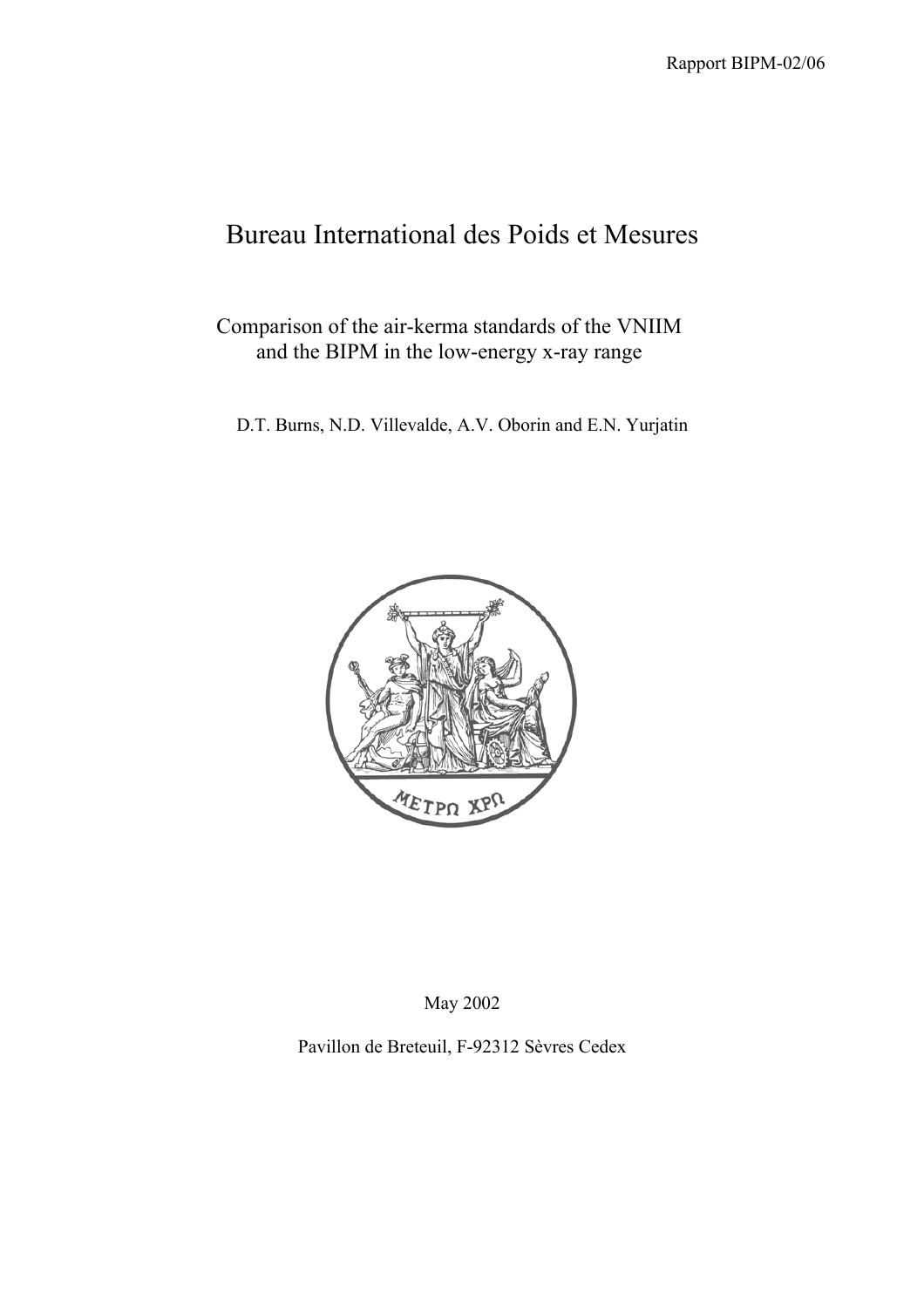## **Comparison of the air-kerma standards of the VNIIM and the BIPM in the low-energy x-ray range**

D.T. Burns and N.D. Villevalde\*, A.V. Oborin\* and E.N. Yuriatin\*

Bureau International des Poids et Mesures, F-92312 Sèvres Cedex \* D.I. Mendeleyev Institute for Metrology, Moskowsky Prospekt 19 198005 St. Petersburg, Russian Federation

**Abstract** An indirect comparison has been made between the airkerma standards of the VNIIM and the BIPM in the low-energy x-ray range. The results show the standards to be in agreement at the level of one to two standard uncertainties. The trend in the results at different radiation qualities is explained in terms of the photon-scatter correction applied to the VNIIM standard.

#### **1. Introduction**

 $\overline{a}$ 

An indirect comparison has been made between the air-kerma standards of the D.I. Mendeleyev Institute for Metrology (VNIIM), Russian Federation, and the Bureau International des Poids et Mesures (BIPM) in the x-ray range from 10 kV to 50 kV. A parallel-plate free-air chamber was used as the transfer instrument. The measurements at the BIPM took place in December 1998 and those at the VNIIM in October 1998 and March 1999, using the reference conditions recommended by the CCRI [1].

### **2. Determination of the air-kerma rate**

For a free-air ionization chamber standard with measuring volume *V*, the air-kerma rate is determined by the relation

$$
\dot{K} = \frac{I}{\rho_{\text{air}} V} \frac{W_{\text{air}}}{e} \frac{1}{1 - g_{\text{air}}} \prod_{i} k_{i}
$$
 (1)

where  $\rho_{\text{air}}$  is the density of air under reference conditions, *I* is the ionization current under the same conditions,  $W_{\text{air}}$  is the mean energy expended by an electron of charge  $e$  to produce an ion pair in air, *g*air is the mean fraction of the initial electron energy lost by bremsstrahlung production in air, and  $\Pi$   $k_i$  is the product of the correction factors to be applied to the standard.

The values used for the physical constants  $\rho_{air}$  and  $W_{air}/e$  are given in Table 1. For use with this dry-air value for  $\rho_{air}$ , the ionization current *I* must be corrected for humidity and for the difference between the density of the air of the measuring volume at the time of measurement and the value given in the table<sup>1</sup>.

### **3. Details of the standards and transfer instrument**

The BIPM and VNIIM free-air chamber standards and the VNIIM IK10-60 transfer chamber (serial number 2) are all of the conventional parallel-plate design. The measuring volume *V* is defined by the diameter of the defining aperture and the length of the collecting region. The BIPM air-kerma standard is described in [2] and [3]. Details of the VNIIM standard, which has

<sup>&</sup>lt;sup>1</sup> For an air temperature  $T \sim 293$  K, pressure *P* and relative humidity  $\sim 50$  % in the measuring volume, this involves a temperature correction  $T/T_0$ , a pressure correction  $P_0/P$ , a humidity correction  $k_h = 0.9980$ , and the factor 1.0002 to account for the change in the compressibility of dry air between  $T \sim 293$  K and  $T_0 = 273.15$  K.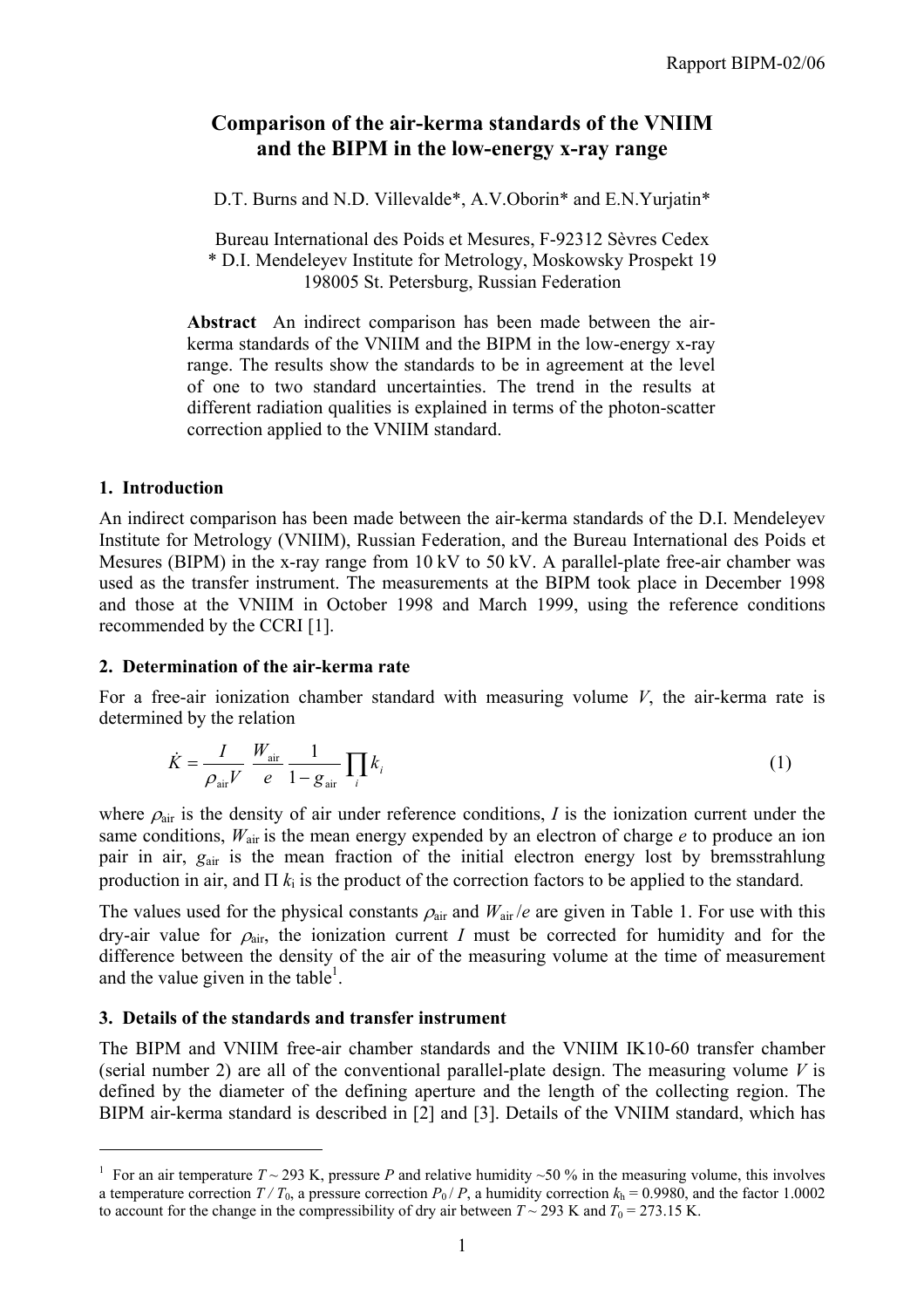not previously been compared with the BIPM standard, are given in [4]. The main dimensions, the measuring volume and the polarizing voltage for each free-air chamber are shown in Table 2.

| Constant                             | Value                     | $u_i$  |
|--------------------------------------|---------------------------|--------|
| $\mathcal{O}_{\rm air}$ <sup>+</sup> | 1.2930 kg m <sup>-3</sup> | 0.0001 |
| $W_{\rm air}$ / $e$                  | 33.97 J $C^{-1}$          | 0.0015 |

**Table 1. Physical constants used in the determination of the air-kerma rate**

 $\dagger u_i$  is the relative standard uncertainty.

 $\ddagger$  Density of dry air at  $T_0 = 273.15$  K and  $P_0 = 101$  325 Pa.

| Free-air chamber          | <b>BIPM</b><br>standard | <b>VNIIM</b><br>standard | IK10-60/2<br>transfer |
|---------------------------|-------------------------|--------------------------|-----------------------|
| Aperture diameter / mm    | 9.941                   | 9.991                    | 10                    |
| Air path length / mm      | 100.0                   | 78.2                     | 78                    |
| Collecting length / mm    | 15.466                  | 30.99                    | 29                    |
| Electrode separation / mm | 70                      | 42                       | 42                    |
| Collector width / mm      | 71                      | 60                       | 60                    |
| Measuring volume / $mm3$  | 1200.4                  | 2429.6                   | 2280                  |
| Polarizing voltage / V    | 1500                    | 3000                     | $-3000$               |

**Table 2. Main characteristics of the free-air chambers**

The air-kerma calibration coefficient  $N_K$  for a transfer instrument is given by the relation

$$
N_K = \frac{\dot{K}}{I_{\text{tr}}} \tag{2}
$$

where  $\hat{K}$  is the air-kerma rate determined by the standard using (1) and  $I_{tr}$  is the ionization current measured by the transfer instrument and the associated current-measuring system. The current *I*tr is corrected to the standard conditions of air temperature, pressure and relative humidity chosen for the comparison ( $T = 293.15$  K,  $P = 101325$  Pa and  $h = 50$ %).

To derive a comparison result from the calibration coefficients  $N_{K,BIPM}$  and  $N_{K,NM}$  measured, respectively, at the BIPM and at a national measurement institute (NMI), differences in the radiation qualities must be taken into account. Normally, each quality used for the comparison has the same generating potential at each institute, but the half-value layers (HVLs) may differ. A radiation quality correction factor  $k<sub>Q</sub>$  is derived for each comparison quality  $Q$ . This corrects the calibration coefficient  $N_{K,NM}$  determined at the NMI into one which applies at the 'equivalent' BIPM quality and is derived by interpolation of the  $N_{K>NM}$  values in terms of log(HVL). The comparison result at each quality is then taken as

$$
\frac{\dot{K}_{\text{NMI}}}{\dot{K}_{\text{BIPM}}} = \frac{k_{\text{Q}} N_{K,\text{NMM}}}{N_{K,\text{BIPM}}}.
$$
\n(3)

In practice, the half-value layers normally differ by only a small amount and  $k<sub>O</sub>$  is close to unity.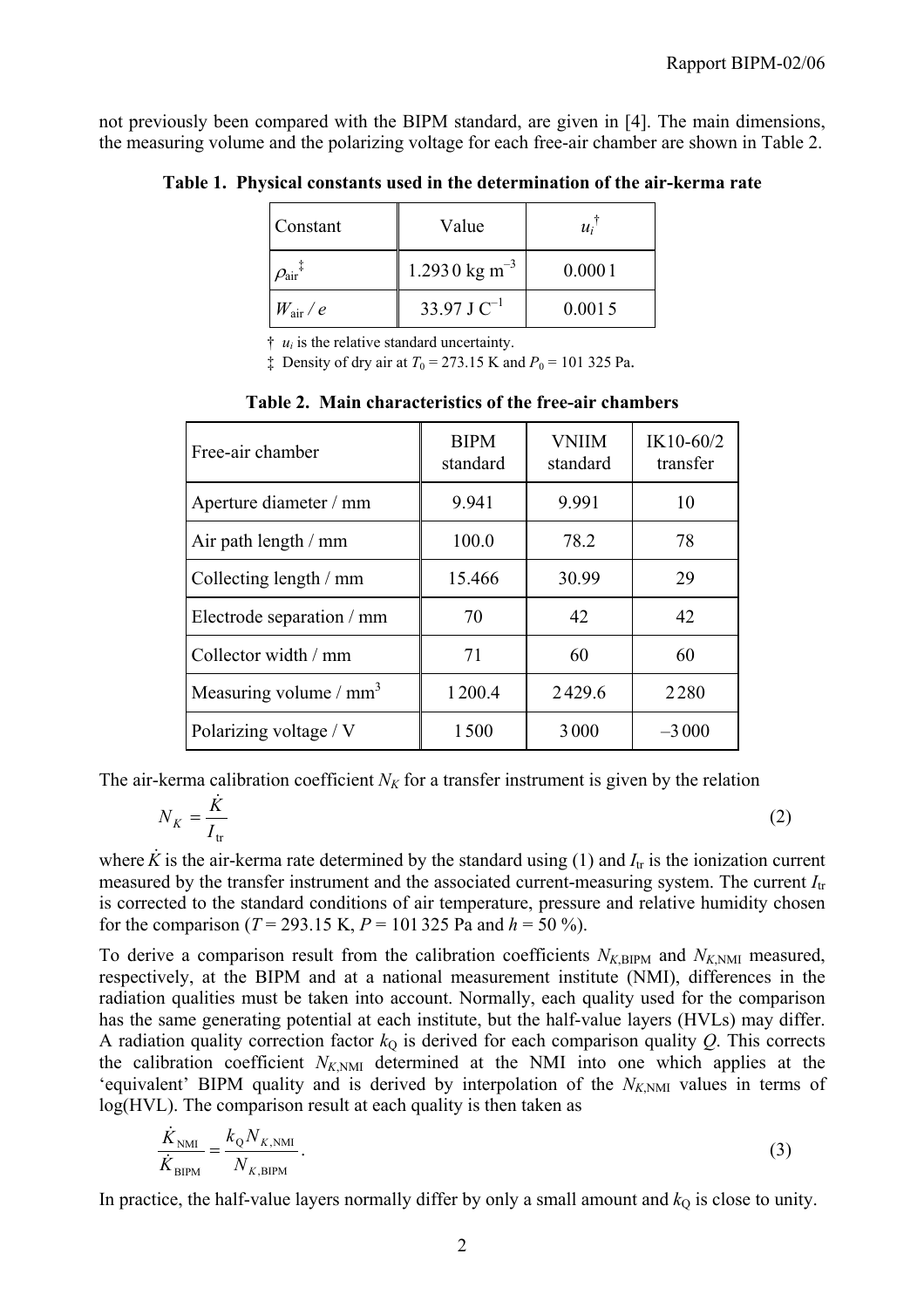### **4. Calibration at the BIPM**

## *4.1 BIPM irradiation facility and reference radiation qualities*

The BIPM low-energy x-ray laboratory houses a constant-potential generator and a tungstenanode x-ray tube with an inherent filtration of 2.9 mm beryllium. Both the generating potential and the tube current are stabilized using feedback systems constructed at the BIPM; this results in a very high stability and obviates the need for a transmission current monitor. The radiation qualities used in the range from 10 kV to 50 kVa are those recommended by the CCRI [1] and are given in Table 3 in ascending half-value layer (HVL) from left to right.

| Radiation quality                                 | 10 kV    | 30 kV  | $25$ kV | 50 kVb | 50 kVa |
|---------------------------------------------------|----------|--------|---------|--------|--------|
| Generating potential / kV                         | 10       | 30     | 25      | 50     | 50     |
| Additional Al filtration / mm                     | $\theta$ | 0.2082 | 0.3723  | 1.0082 | 3.989  |
| Al $HVL/mm$                                       | 0.036    | 0.176  | 0.250   | 1.020  | 2.257  |
| $\mu_{\text{air}}$ <sup>†</sup> / m <sup>-1</sup> | 1.757    | 0.415  | 0.304   | 0.091  | 0.046  |
| $K_{\text{BIPM}}$ / mGy s <sup>-1</sup>           | 0.56     | 3.31   | 1.13    | 1.57   | 0.34   |

|  |  |  | Table 3. Characteristics of the BIPM reference radiation qualities |  |
|--|--|--|--------------------------------------------------------------------|--|
|--|--|--|--------------------------------------------------------------------|--|

† Air attenuation coefficient at 293.15 K and 100 kPa, measured at the BIPM for an air path length of 100 mm.

The irradiation area is temperature-controlled at around 20  $\degree$ C and is stable over the duration of a calibration to better than 0.1 °C. Two thermistors, calibrated to a few mK, measure the temperature of the ambient air and the air inside the BIPM standard. Air pressure is measured by means of a calibrated barometer positioned at the height of the beam axis. All ionization current measurements are corrected for air temperature and pressure. The relative humidity is controlled within the range from 47 % to 53 % and consequently no humidity correction is applied to the current measured using transfer instruments.

### *4.2 BIPM standard and correction factors*

The defining plane of the aperture of the BIPM standard was positioned at 500 mm from the beam exit window. This distance was measured to 0.03 mm and reproducible to better than 0.01 mm. The standard was aligned on the beam axis to an estimated uncertainty of 0.1 mm, reproducible to better than 0.01 mm; an off-axis displacement of 0.1 mm changes the measured current by no more than  $3 \times 10^{-4}$  in relative value at 10 kV and at 50 kV. The beam diameter in the reference plane is 45 mm for all qualities.

During the calibration of the transfer chamber, measurements using the BIPM standard were made at both polarities to correct for any polarity effect in the standard. The measured difference was typically  $1.4 \times 10^{-3}$  in relative value. The leakage current for the BIPM standard, relative to the ionization current, was measured to be less than  $1 \times 10^{-4}$ .

The correction factors applied to the ionization current measured at each radiation quality using the BIPM standard, together with their associated uncertainties, are given in Table 4.

The factors  $k_a$  correct for the attenuation of the x-ray fluence along the air path between the reference plane and the centre of the collecting volume. They are evaluated using the measured air-attenuation coefficients  $\mu_{air}$  given in Table 3. In practice, the values used for  $k_a$  take account of the temperature and pressure of the air in the standard. Ionization current measurements (both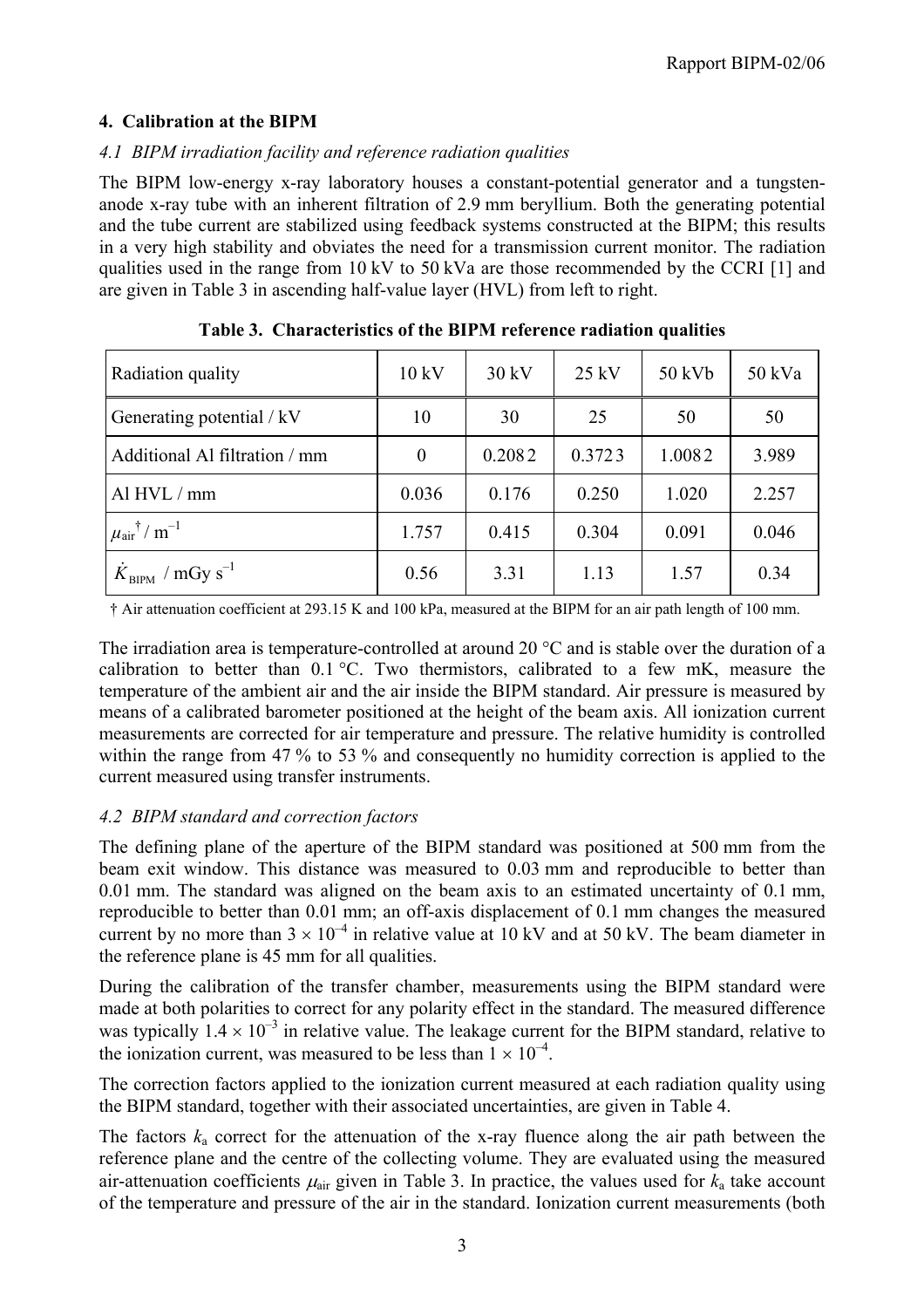for the standard and for transfer chambers) are also corrected for changes in air attenuation arising from variations in the temperature and pressure of the ambient air between the radiation source and the reference plane.

| Radiation quality                  | 10 kV  | 30 kV  | $25$ kV | 50 kVb | 50 kVa | $u_{iA}$       | $u_{iB}$ |
|------------------------------------|--------|--------|---------|--------|--------|----------------|----------|
| Air attenuation $k_a$ <sup>†</sup> | 1.1921 | 1.0424 | 1.0309  | 1.0091 | 1.0046 | 0.0003         | 0.0001   |
| Scattered radiation $k_{\rm sc}$   | 0.9944 | 0.9956 | 0.9957  | 0.9966 | 0.9971 |                | 0.0007   |
| Electron loss $k_e$                | 1.0000 | 1.0000 | 1.0000  | 1.0000 | 1.0000 |                | 0.0001   |
| Ion recombination $k_s$            | 1.0007 | 1.0019 | 1.0010  | 1.0011 | 1.0006 | 0.0002         | 0.0001   |
| Field distortion $k_d$             | 1.0000 | 1.0000 | 1.0000  | 1.0000 | 1.0000 |                | 0.0007   |
| Aperture edge transmission $k_1$   | 1.0000 | 1.0000 | 1.0000  | 1.0000 | 1.0000 | $\blacksquare$ | 0.0001   |
| Wall transmission $k_p$            | 1.0000 | 1.0000 | 1.0000  | 1.0000 | 1.0000 | 0.0001         |          |
| Humidity $k_h$                     | 0.9980 | 0.9980 | 0.9980  | 0.9980 | 0.9980 |                | 0.0003   |
| $1-g_{\text{air}}$                 | 1.0000 | 1.0000 | 1.0000  | 1.0000 | 1.0000 |                | 0.0001   |

**Table 4. Correction factors for the BIPM standard**

† Nominal values for 293.15 K and 100 kPa; each measurement is corrected using the air density measured at the time.

### *4.3 Transfer chamber positioning and calibration at the BIPM*

The VNIIM transfer chamber was positioned close to the BIPM chamber and both remained fixed throughout the comparison; the alternation of measurements between chambers was carried out by displacement of the radiation source. Distance and alignment on the beam axis were as described above for the BIPM standard.

All transfer chamber measurements were made on negative polarity. The leakage current was measured before and after each series of ionization current measurements and a correction made using the mean value. The relative leakage current for the transfer chamber was always less than  $1 \times 10^{-4}$ . The relative standard uncertainty of the mean of each of two series of five measurements at each radiation quality was around  $1 \times 10^{-4}$  for the transfer chamber, and reproducibility better than  $2 \times 10^{-4}$ .

### **5. Calibration at the VNIIM**

### *5.1 VNIIM irradiation facility and reference radiation qualities*

The low-energy x-ray facility at the VNIIM comprises a constant-potential generator and a tungsten-anode x-ray tube with an inherent filtration of around 1 mm of beryllium. The stability of the generating potential is typically  $1 \times 10^{-3}$  in relative value. The characteristics of the VNIIM realization of the CCRI comparison qualities [1] are given in Table 5. It is evident from a comparison of these qualities with those of the BIPM in Table 3 that the 30 kV quality at the VNIIM is closer in HVL to the 25 kV quality at the BIPM. For this reason, no calibration was made at the 30 kV quality at the BIPM.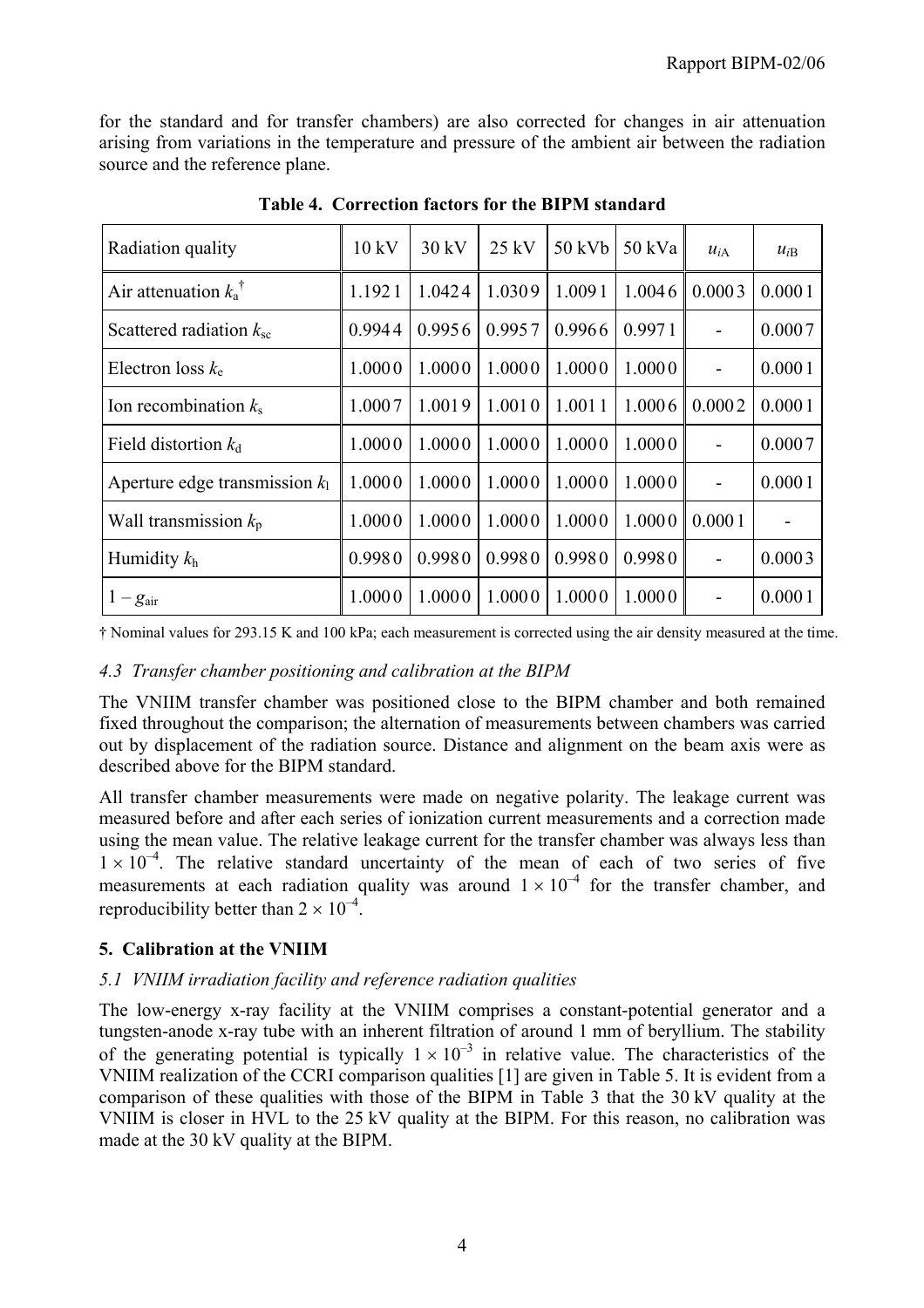| Radiation quality                              | 10 kV | 30 kV | 50 kVb | 50 kVa |
|------------------------------------------------|-------|-------|--------|--------|
| Generating potential / kV                      | 10    | 30    | 50     | 50     |
| Additional Al filtration / mm                  |       | 0.291 | 1.004  | 4.002  |
| Al HVL / mm                                    | 0.028 | 0.231 | 1.030  | 2.060  |
| $\mu_{\text{air}}$ † / m <sup>-1</sup>         | 2.390 | 0.391 | 0.080  | 0.046  |
| $\dot{K}_{\text{VNIIM}}$ / mGy s <sup>-1</sup> | 2.10  | 4.42  | 2.95   | 0.64   |

**Table 5. Characteristics of the VNIIM reference radiation qualities**

† Air attenuation coefficient at 293.15 K and 100 kPa, measured at the VNIIM for an air path length of 78 mm.

## *5.2 VNIIM standard and correction factors*

The defining plane of the VNIIM standard was positioned at 500 mm from the focal spot, measured to 0.05 mm. The standard was aligned on the beam axis to an estimated uncertainty of 0.2 mm. The beam diameter in the reference plane is 100 mm for all radiation qualities.

During the calibration of the transfer chamber, measurements using the VNIIM standard were made at both polarities to correct for any polarity effect in the standard. The measured difference was typically  $3 \times 10^{-4}$  in relative value. The relative leakage current was measured to be less than  $1 \times 10^{-4}$ .

The correction factors applied to the ionization current measured at each radiation quality using the VNIIM standard, together with their associated uncertainties, are given in Table 6.

| Radiation quality                | 10 kV  | 30 kV  | $50$ kVb | 50 kVa | $u_{iA}$ | $u_{iB}$ |
|----------------------------------|--------|--------|----------|--------|----------|----------|
| Air attenuation $k_a^{\dagger}$  | 1.2053 | 1.0310 | 1.0063   | 1.0036 | 0.0010   | 0.0004   |
| Scattered radiation $k_{\rm sc}$ | 0.9919 | 0.9947 | 0.9960   | 0.9970 |          | 0.0010   |
| Electron loss $k_e$              | 1.0000 | 1.0000 | 1.0024   | 1.0061 |          | 0.0005   |
| Ion recombination $k_s$          | 1.0003 | 1.0004 | 1.0003   | 1.0000 | 0.0001   | 0.0001   |
| Field distortion $k_d$           | 1.0000 | 1.0000 | 1.0000   | 1.0000 |          | 0.0007   |
| Aperture edge transmission $k_1$ | 1.0000 | 1.0000 | 1.0000   | 0.9999 |          | 0.0001   |
| Wall transmission $k_p$          | 1.0000 | 1.0000 | 1.0000   | 1.0000 | 0.0001   |          |
| Humidity $k_h$                   | 0.998  | 0.998  | 0.998    | 0.998  |          | 0.0003   |
| $1-g_{\text{air}}$               | 1.0000 | 1.0000 | 1.0000   | 1.0000 |          | 0.0001   |

**Table 6. Correction factors for the VNIIM standard**

† Nominal values for 293.15 K and 100 kPa; each measurement is corrected using the air density measured at the time.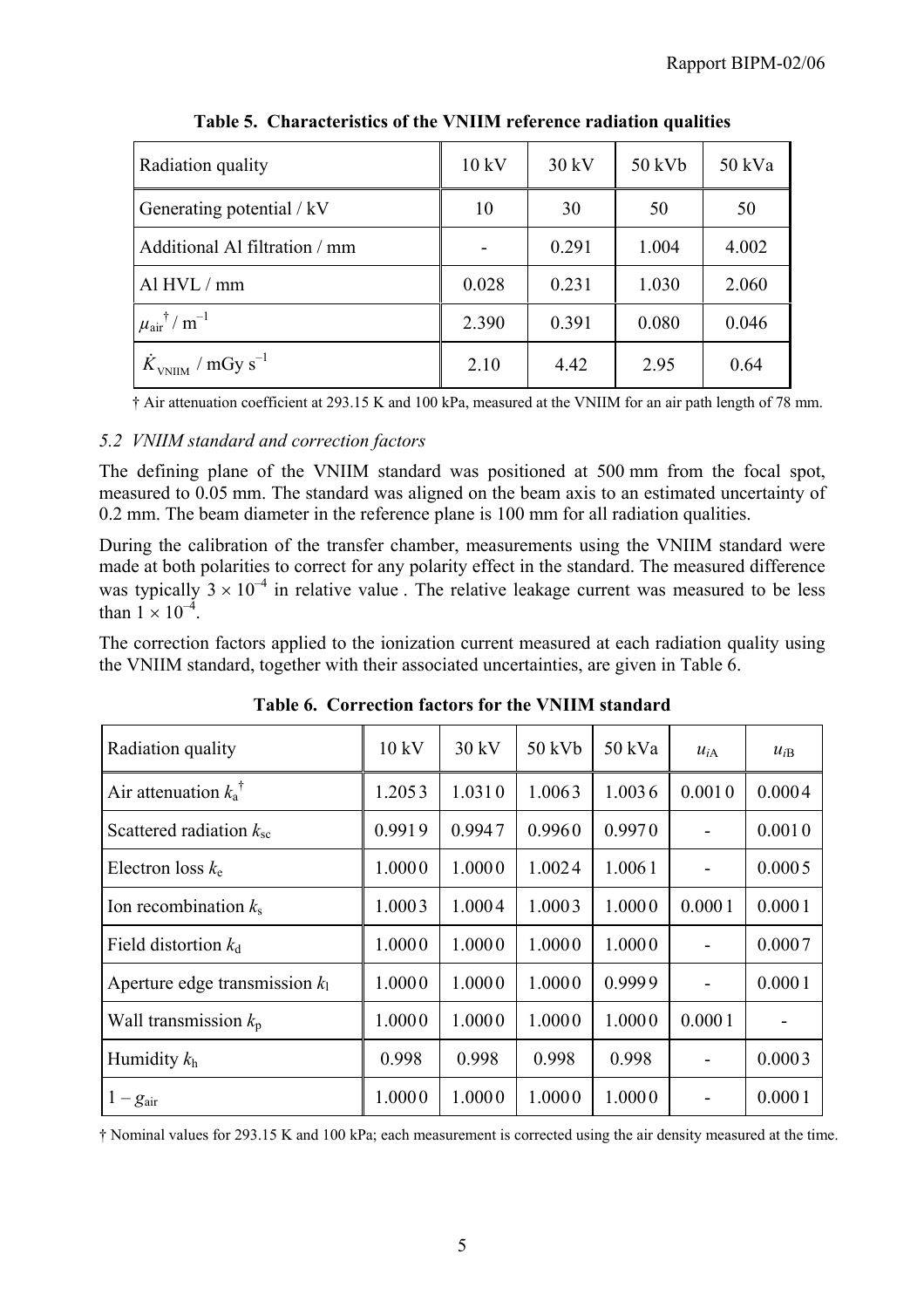### *5.3 Transfer chamber positioning and calibration at the VNIIM*

The transfer chamber was positioned in distance and aligned on the beam axis as described above for the VNIIM standard. The relative humidity in the VNIIM measurement area is controlled within the range from 42 % to 50 % and consequently no humidity correction is applied to the transfer chamber current measurements.

All transfer chamber measurements were made on negative polarity. The leakage current was measured before and after each series of ionization current measurements and a correction applied using the mean value. The relative leakage current for the transfer chamber was typically  $1 \times 10^{-4}$ . The relative standard uncertainty of the mean of two series of ten measurements at each radiation quality was typically  $2 \times 10^{-4}$ .

#### **6. Additional corrections to transfer chamber measurements**

#### *6.1 Ion recombination, polarity and beam non-uniformity*

As can be seen from Tables 3 and 5, the air-kerma rates at the BIPM and at the VNIIM are not matched. For free-air chambers, the correction for ion recombination can be estimated using [5] and for the present transfer chamber and BIPM air-kerma rates should be approximately 1.000 2 (mainly due to initial recombination). This value for  $k_{\text{str}}$  has been applied to the calibration coefficients for all qualities at the BIPM. The VNIIM air-kerma rates are higher and the value 1.000 3 has been applied for all qualities. The uncertainty introduced by this simplified approach is taken as  $1 \times 10^{-4}$  in relative value.

The transfer chamber was used with the same polarity at each institute and so no correction factors  $k_{\text{pol,tr}}$  are applied for polarity effects in the transfer chamber. The uncertainty introduced by the assumption that the polarity effect for a given radiation quality is the same at both institutes is taken to be  $1 \times 10^{-4}$  in relative value.

Because the transfer chamber has an aperture diameter matched to both standards, no corrections have been applied for radial non-uniformity.

#### *6.2 Air attenuation in the transfer free-air chamber*

Measurements using the transfer free-air chamber must also be corrected for air attenuation, using correction factors  $k_{a,tr}$  evaluated for the air path length given in Table 2 and the air attenuation coefficients  $\mu_{air}$  given in Tables 3 and 5 for the BIPM and the VNIIM, respectively. The value so derived for  $k_{\text{atr}}$  for the 10 kV quality at the BIPM has been increased by the factor 1.000 7 to account for the larger mean air attenuation coefficient for an air path length of 78 mm (the values given in Table 3 were measured at the BIPM for an air path length of 100 mm). This effect is negligible at the other radiation qualities. No such correction is required at the VNIIM because the attenuation length is the same for both the VNIIM standard and the transfer chamber.

#### *6.3 Radiation quality correction factors kQ*

As noted in Section 4.1, slight differences in radiation qualities may require a correction factor  $k<sub>0</sub>$ . From Tables 3 and 5 it is evident that the radiation qualities at the BIPM and at the VNIIM are not closely matched in terms of HVL, except for the 50 kVb quality. The results for the calibration coefficients  $N_K$  as a function of log(HVL) are shown in Figure 1. The solid line is a quadratic fit to the values for  $N_{K, V}N_{\text{I}}N_{\text{II}}$ . From this fit, the following values for the correction factor  $k_0$ , as described in Section 3, are applied to the VNIIM results:  $1.0002$  at  $10 \text{ kV}$ ,  $1.0001$  at 30 kV, 1.000 0 at 50 kVb and 1.000 2 at 50 kVa. The uncertainty of these values is neglected.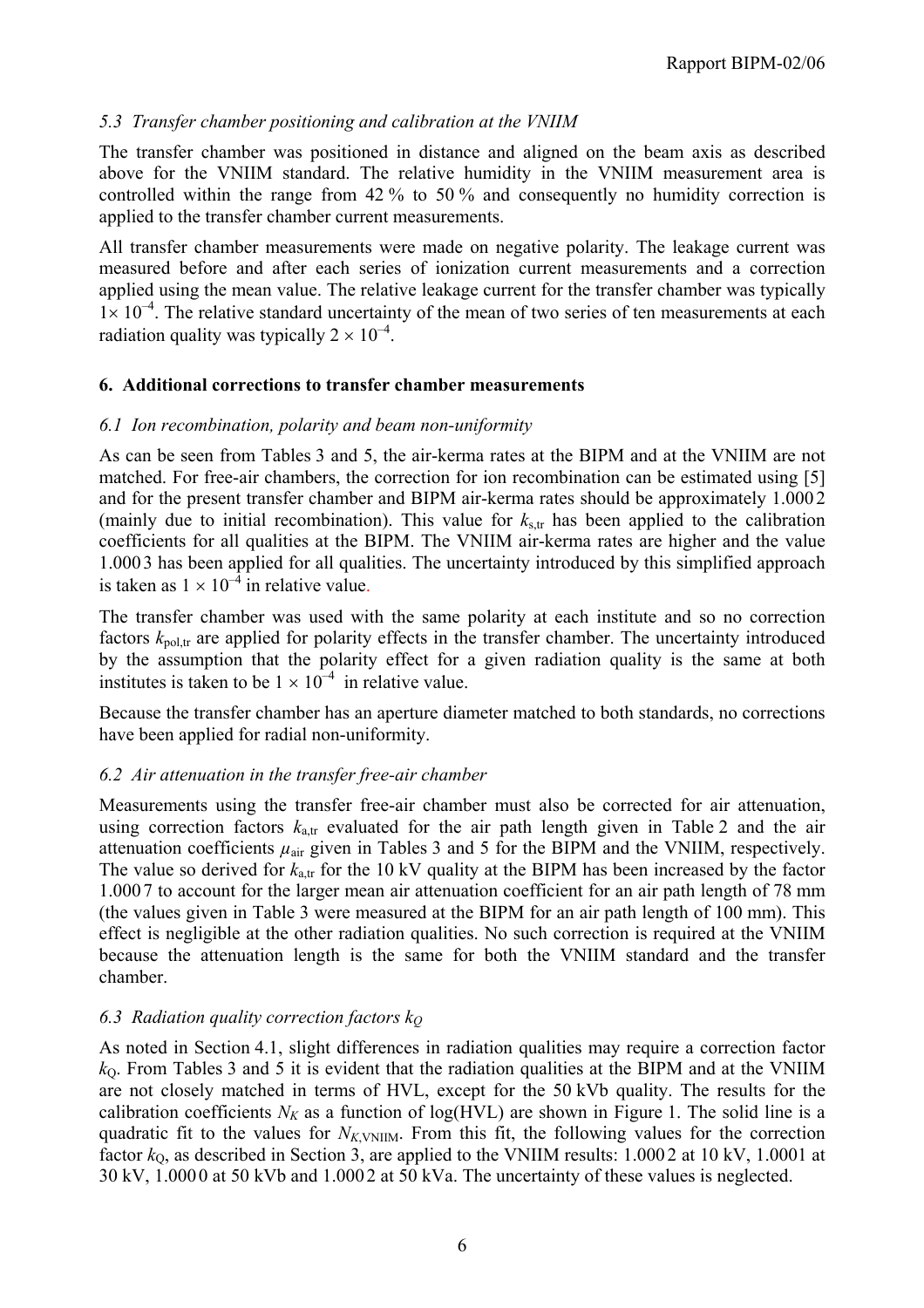### **7. Uncertainties**

The uncertainties associated with the primary standards are listed in Table 7, those for the transfer chamber calibrations in Table 8 and those for the comparison results in Table 9. The uncertainty  $u_c$  of the comparison result takes into account correlations in the type B uncertainties associated with the physical constants and the humidity correction. Correlations between the BIPM and VNIIM values for  $k_e$  and  $k_{sc}$  are not taken into account, although these are derived from the same basic data.

| Standard                          |          | <b>BIPM</b> | <b>VNIIM</b> |          |  |
|-----------------------------------|----------|-------------|--------------|----------|--|
| Relative standard uncertainty     | $u_{iA}$ | $u_{iB}$    | $u_{iA}$     | $u_{iB}$ |  |
| Ionization current                | 0.0003   | 0.0002      | 0.0005       | 0.0002   |  |
| Volume                            | 0.0001   | 0.0005      | 0.0003       | 0.0007   |  |
| Positioning                       | 0.0001   | 0.0001      | 0.0002       | 0.0002   |  |
| Correction factors (excl. $k_h$ ) | 0.0004   | 0.0014      | 0.0010       | 0.0013   |  |
| Humidity $k_h$                    |          | 0.0003      |              | 0.0003   |  |
| Physical constants                |          | 0.0015      |              | 0.0015   |  |
| $K_{std}$                         | 0.0005   | 0.0021      | 0.0012       | 0.0021   |  |

**Table 7. Uncertainties associated with the standards**

| Institute                       | <b>BIPM</b>          |        | VNIIM    |          |  |
|---------------------------------|----------------------|--------|----------|----------|--|
| Relative standard uncertainty   | $u_{iB}$<br>$u_{iA}$ |        | $u_{iA}$ | $u_{iB}$ |  |
| $K_{\text{std}}$                | 0.0005               | 0.0021 | 0.0012   | 0.0021   |  |
| Positioning of transfer chamber | 0.0001               | 0.0001 | 0.0002   | 0.0002   |  |
| $I_{tr}$                        | 0.0002               | 0.0002 | 0.0005   | 0.0002   |  |
| Stability of x-ray generator    | 0.0003               |        | 0.0010   |          |  |
| $N_{K,\text{std}}$              | 0.0006               | 0.0021 | 0.0016   | 0.0022   |  |

### **8. Results and discussion**

The calibration coefficients determined at the BIPM and at the VNIIM are given in Table 10. The post-comparison calibrations at the VNIIM show an increase relative to the pre-comparison values of, in the worst case, 0.001 3 in relative value, which is consistent with the stated type A uncertainties associated with ionization current measurements and x-ray generator stability at the VNIIM.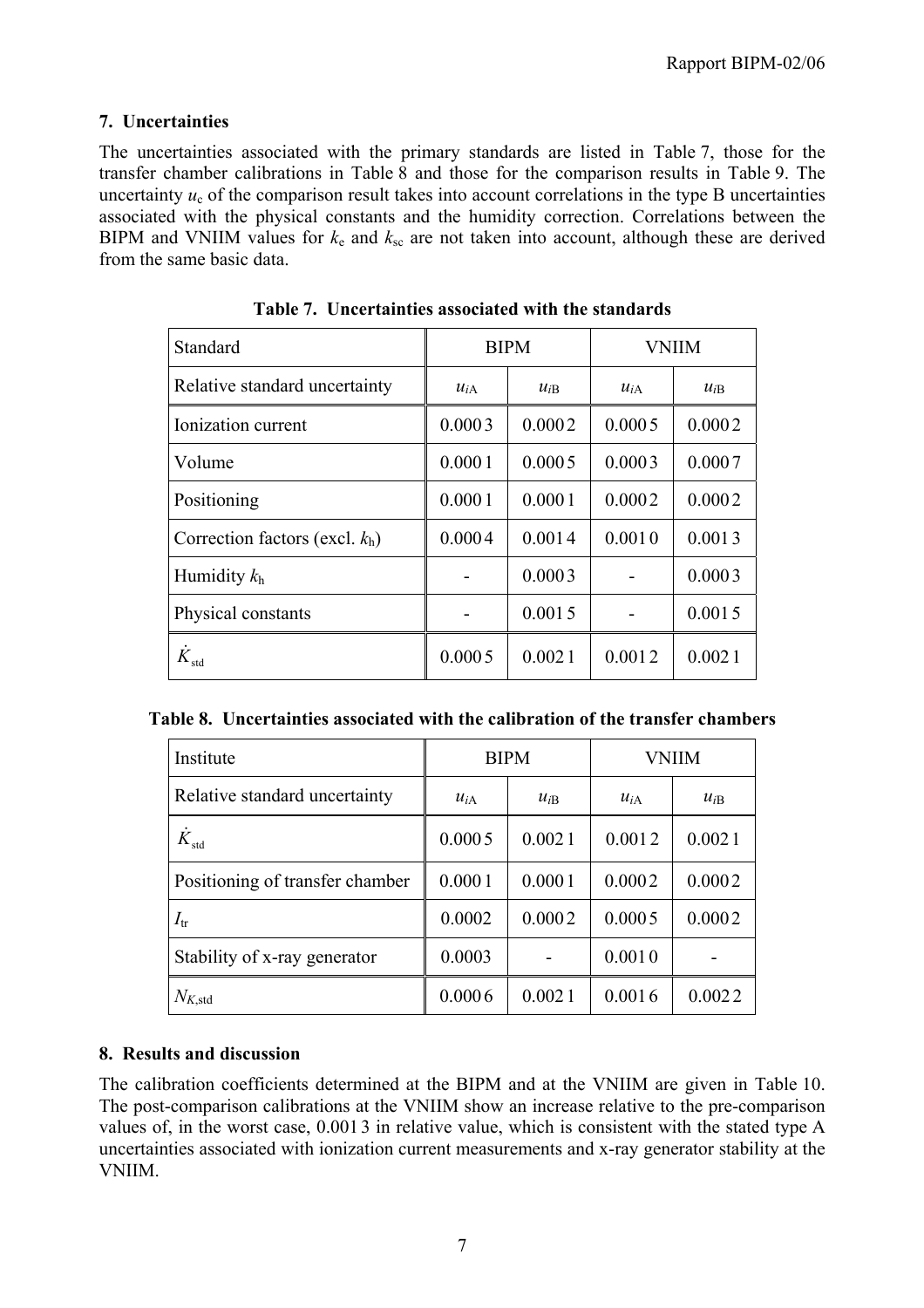| Relative standard uncertainty                  | $u_{iA}$ | $u_{iB}$           |
|------------------------------------------------|----------|--------------------|
| $N_{K,\text{VNHM}}/N_{K,\text{BIPM}}$          | 0.0017   | $0.0022^{\dagger}$ |
| $k_{\rm s,tr}$                                 |          | 0.0001             |
| $k_{\text{pol,tr}}$                            |          | 0.0001             |
| $\dot{K}_{\text{VNIIM}}/\dot{K}_{\text{BIPM}}$ |          | $u_c = 0.0028$     |

**Table 9. Uncertainties associated with the comparison results**

† Takes account of correlations in type B uncertainties.

**Table 10. Calibration coefficients for the transfer chamber**

| Radiation quality                                     | 10 kV  | $25$ kV <sup>†</sup>     | $30 \mathrm{kV}^{\dagger}$   | 50 kVb | 50 kVa |
|-------------------------------------------------------|--------|--------------------------|------------------------------|--------|--------|
| $N_{K, VNIIM}$ (pre-comp) / Gy $\mu$ C <sup>-1</sup>  | 12.331 | $\overline{\phantom{a}}$ | 12.378                       | 12.398 | 12.433 |
| $N_{K,\text{BIPM}}$ / Gy $\mu\text{C}^{-1}$           | 12.426 | 12.445                   | $\qquad \qquad \blacksquare$ | 12.443 | 12.459 |
| $N_{K, VNIIM}$ (post-comp) / Gy $\mu$ C <sup>-1</sup> | 12.347 |                          | 12.380                       | 12.404 | 12.437 |

† The 25 kV radiation quality at the BIPM is most closely matched by the 30 kV quality at the VNIIM. A radiation quality correction factor  $k_0$  is applied to account for differences in the HVL (see Section 6.3).

The comparison results are summarized in bold in Table 11, where the radiation qualities are those at the BIPM. General agreement is observed, the mean ratio  $K_{VNIIM}/K_{BIPM}$  for all four qualities being 0.995 7, which is around one-and-a-half times the standard uncertainty. However, a significant trend is observed, the comparison result increasing by 0.005 between 10 kV and 50 kVa. This arises mainly from the large quality dependence of the photon-scatter correction applied to the VNIIM standard.

|  | <b>Table 11. Comparison results</b> |  |
|--|-------------------------------------|--|
|--|-------------------------------------|--|

| Radiation quality <sup>†</sup>                                | 10 kV  | $25 \text{ kV}$ | $50$ kVb | 50 kVa |
|---------------------------------------------------------------|--------|-----------------|----------|--------|
| $N_{K,\mathrm{VNHM}}/N_{K,\mathrm{BIPM}}$                     | 0.9930 | 0.9947          | 0.9966   | 0.9981 |
| $k_{\rm Q}$                                                   | 1.0002 | 1.0001          | 1.0000   | 1.0002 |
| $\dot{K}_{\text{VNIIM}}/\dot{K}_{\text{BIPM}}$                | 0.9932 | 0.9948          | 0.9966   | 0.9983 |
| With $k_e$ and $k_{sc}$ from Burns [6] (both stds)            | 0.9968 | 0.9964          | 0.9971   | 0.9978 |
| With $k_e$ , $k_{sc}$ and $k_{fl}$ from Burns [6] (both stds) | 0.9976 | 0.9970          | 0.9974   | 0.9981 |

† The radiation qualites refered to in this table are those at the BIPM. The calibration coefficients determined at the VNIIM have been corrected for differences in the HVL using the correction factors  $k<sub>Q</sub>$  given in the table.

Burns [6] has recently calculated electron-loss and photon-scatter correction factors for the BIPM and VNIIM standards using the Monte Carlo code EGSnrc [7]. The values for  $k_e$  and  $k_{sc}$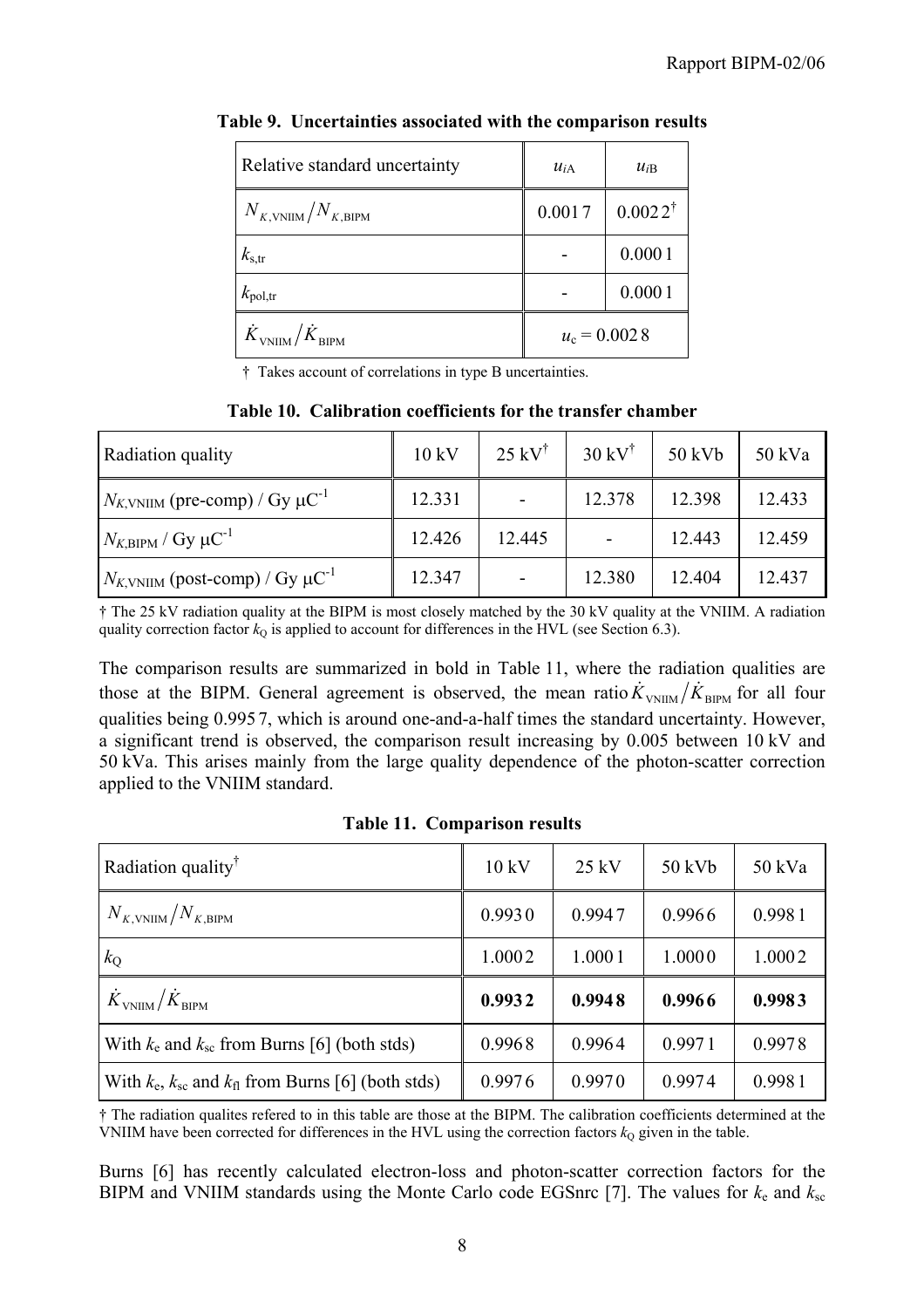obtained in this way are given in Table 12, and the effect of including these new values in the present comparison shown in Table 11. The trend in the comparison results has largely disappeared.

Also given in Table 12 are values for fluorescence correction factors  $k_{\text{fl}}$ , which correct for the reabsorption of fluorescence photons generated by argon in the air of the free-air chambers. Neither standard is corrected for this effect at present. The results of including these correction factors for both standards are shown in the final row of Table 11. No significant trend with radiation quality remains. It should be noted, however, that these new correction factors have not as yet been adopted by either standard.

| Radiation quality    | 10 kV  | $25$ kV | 50 kVb | 50 kVa |
|----------------------|--------|---------|--------|--------|
| <b>BIPM</b> standard |        |         |        |        |
| $k_{\rm e}$          | 1.0000 | 1.0000  | 1.0000 | 1.0000 |
| $k_{\rm sc}$         | 0.9962 | 0.9974  | 0.9978 | 0.9980 |
| $k_{\rm fl}$         | 0.9947 | 0.9967  | 0.9978 | 0.9983 |
| VNIIM standard       |        |         |        |        |
| $k_{\rm e}$          | 1.0000 | 1.0000  | 1.0018 | 1.0051 |
| $k_{\rm sc}$         | 0.9973 | 0.9980  | 0.9983 | 0.9984 |
| $k_{\rm fl}$         | 0.9955 | 0.9973  | 0.9981 | 0.9986 |

**Table 12. Values for correction factors calculated by Burns [6]† .**

† The type A uncertainties associated with the stated values are less than 0.000 1. The type B uncertainties have yet to be evaluated rigorously, but approximate values are: 0.000 5 for  $k_{\rm sc}$ , 0.000 7 for  $k_{\rm fl}$  and 0.000 7 for the two  $k_e$  values which are greater than 1.000 0 (and less than 0.000 2 where  $k_e = 1.0000$ ).

A summary of the results of BIPM comparisons of air-kerma standards for low-energy x-rays, including the present comparison, is presented in Figure 2.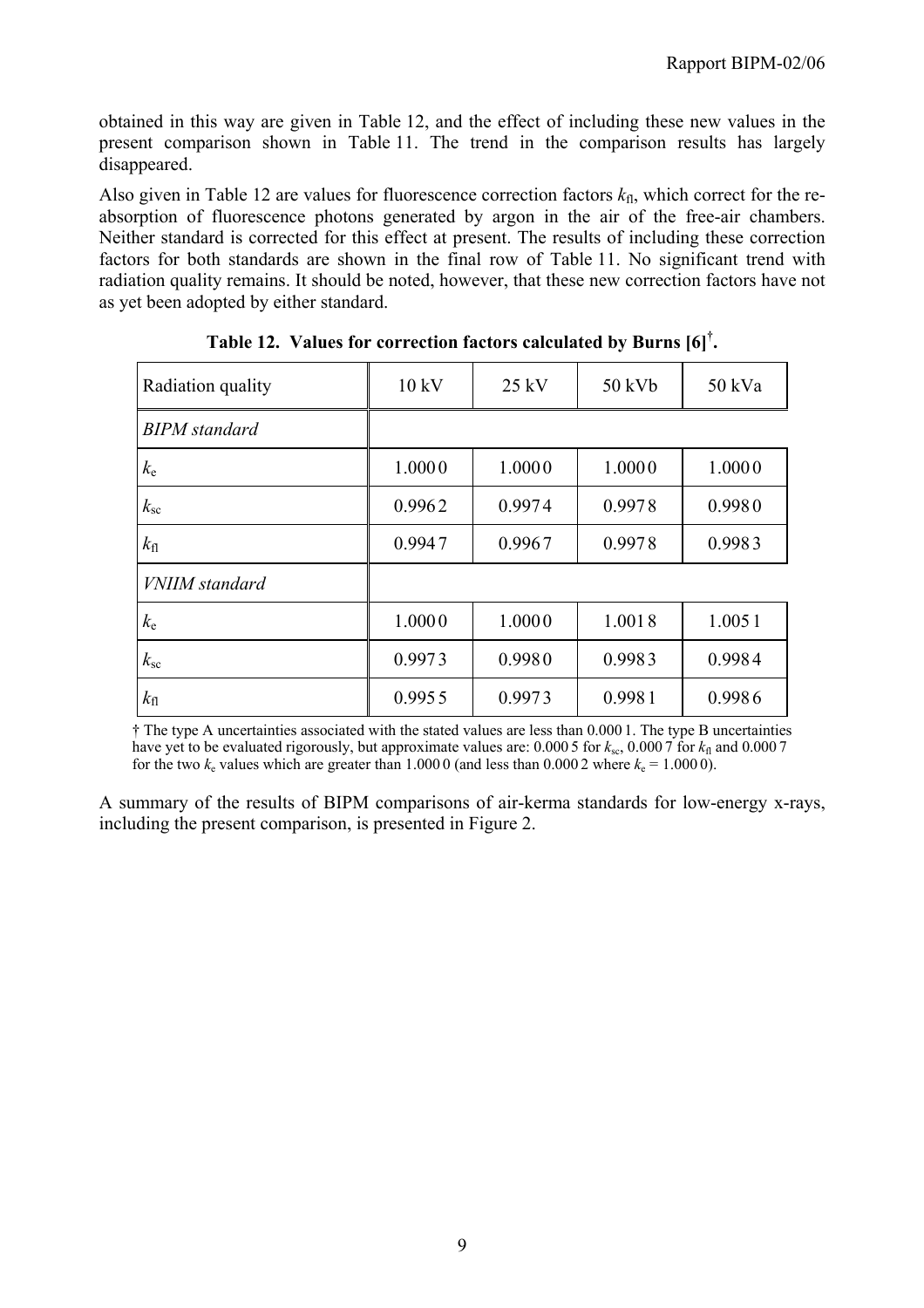

Figure 1. Results for the calibration coefficient  $N_K$  for transfer chamber IK10-60/2 at the BIPM and at the VNIIM, as a function of HVL. The line is a quadratic fit to the VNIIM data (open and closed circles) and is used to derive radiation quality correction factors  $k_{\text{Q}}$  (see text).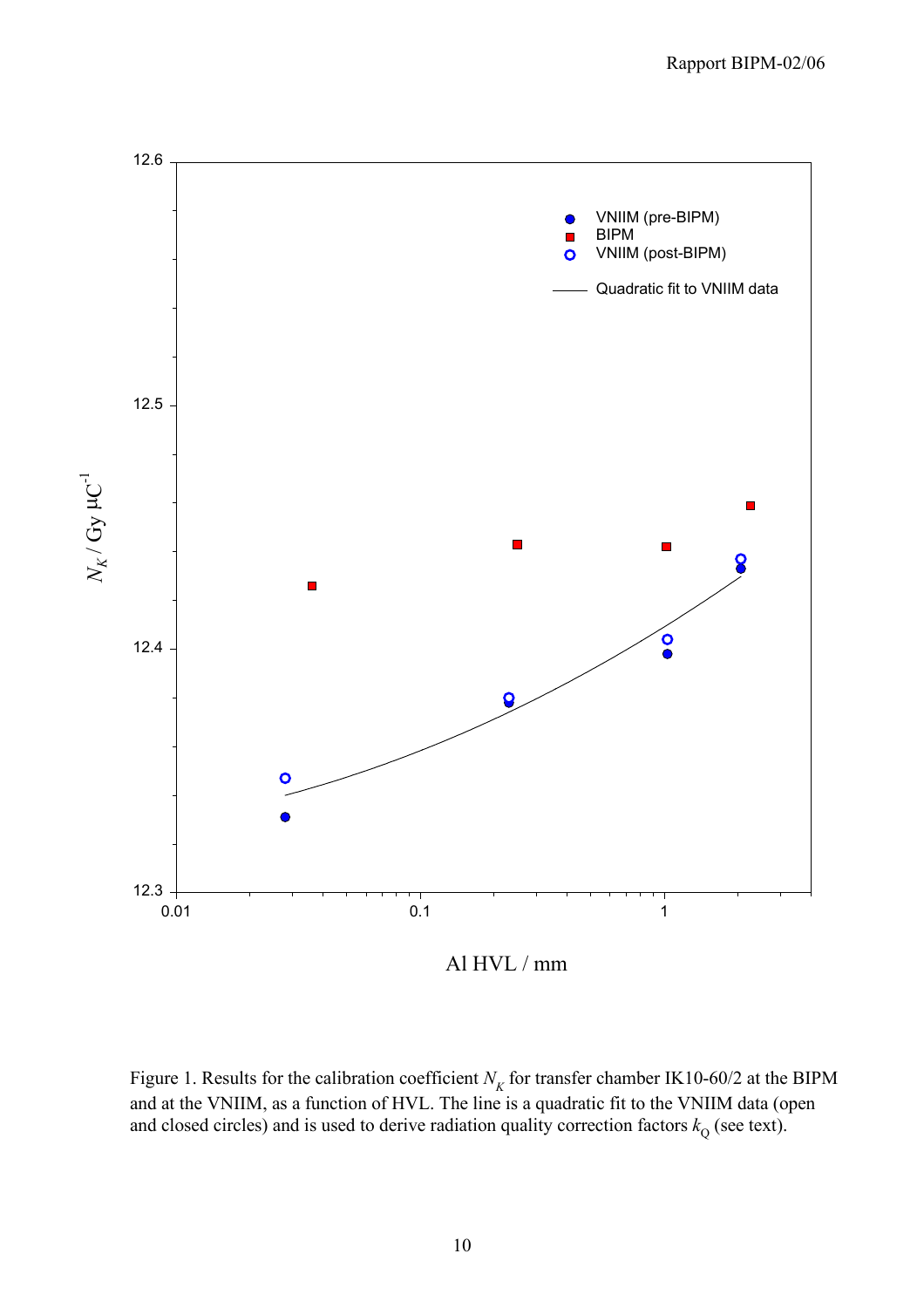

Figure 2. Results of BIPM low-energy x-ray comparisons, expressed as the ratio of the air-kerma rate determined by the standard of the national metrology institute (NMI) to that determined by the BIPM standard. For NMIs that have compared more than once at the BIPM, only the results of the most recent comparison are included.